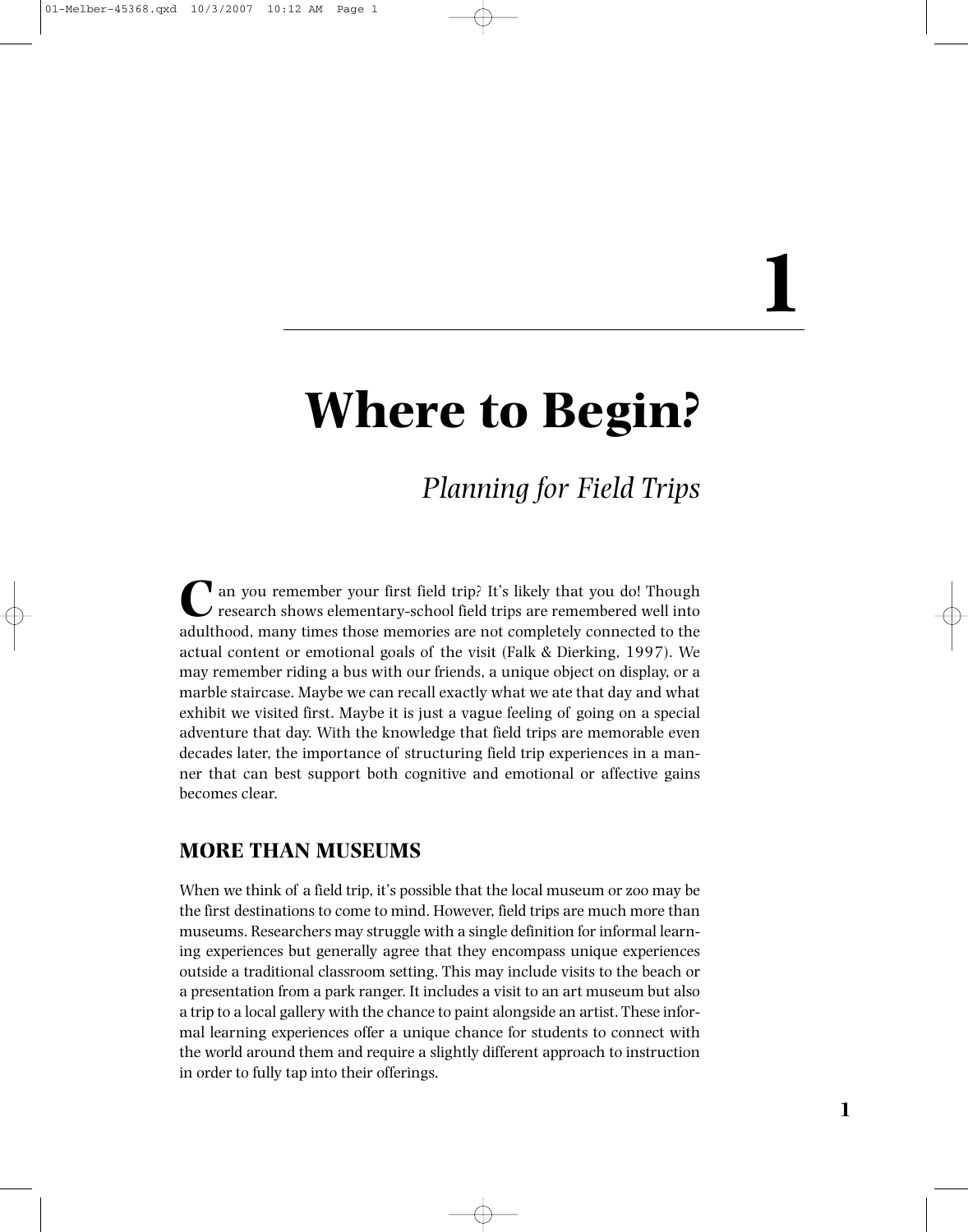Research has shown that both teachers and museum educators may sometimes structure informal learning experiences as they would a classroom environment (Cox-Petersen, Marsh, Kisiel, & Melber, 2003; Seedfeldt, 2005; Taylor, Morris, & Cordeau-Young, 1997). However, researchers recommend that these experiences be structured with an emphasis on student choice, intrinsic motivation, and active investigation (e.g., Csikszentmihalyi & Hermanson, 1995; Wolins, Jensen, & Ulzheimer, 1992). With a to-do list a mile long, and not enough hours in the day, many educators may simply not have the time to prioritize creating a special activity for a one-day field trip. This book hopes to lend busy teachers a helping hand in putting together truly special field trip experiences.

#### **SELECTING THE RIGHT LOCATION**

Selecting an appropriate field trip site is the first step to a successful experience. With hundreds of accredited zoos and aquariums and thousands of museums in the United States, selecting between these traditional field trip destinations can be very difficult. When our traditional definition of field trips is expanded to include libraries, parks, retail stores, or historical monuments, the possibilities become endless. The following guidelines may help with selection of an appropriate field trip site for your students and the classroom curriculum.

- **1. Curricular Connection:** This is perhaps the most important consideration in designing a successful field trip. In order to provide the maximum benefit, field trips should be established as a critical reinforcement component of the classroom curriculum. A local history museum is a perfect match for students studying Native American cultures. The zoo connects well to classroom studies of adaptations. Some locations, such as a local library, can be connected with almost any curricular area.
- **2. Travel Requirements:** For a field trip to have the greatest impact on students, you'll want to have enough time for quality exploration of the site. If students will spend more time on the bus getting to and returning from the site than at the location itself, you may want to rethink your destination. Being rushed through a field trip experience can be more detrimental than not going at all.
- **3. Developmental Appropriateness:** Educators are well aware of the different developmental levels students go through as they age. When selecting a field trip site, it is important to select a location that will best match students' developmental level. In addition to content, the method of interpretation should be also considered. Informal learning sites vary in their exhibition style as well as the amount of funding to keep exhibits updated and relevant to diverse audiences. Younger students might be frustrated with a field trip experience focused mainly on text above their reading level and minimal interaction with objects, specimens, or other visuals. It is important to check that the selected destination is aligned with teacher expectations and students' agenda.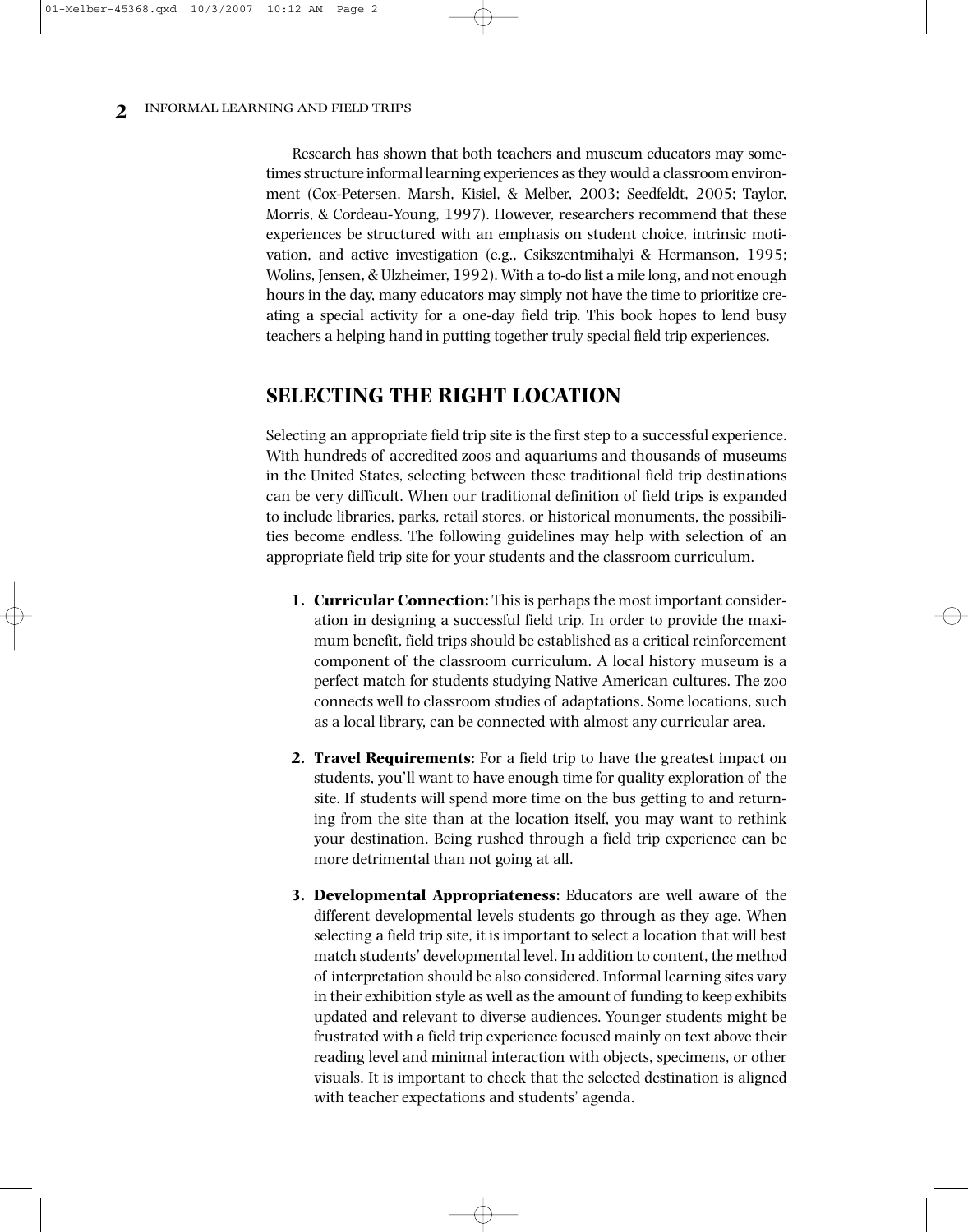# **LOGISTICS**

While the focus of this book is primarily on creating and conducting quality learning activities and projects, all good visits will start with logistical planning. The following checklist addresses some basic considerations to ensure the health and safety of students during an off-campus trip.

#### *Before the trip . . .*

- Visit the intended field trip site before arriving with students to allow for effective preplanning. During the visit, pick up maps, schedules, and any other information that will help you plan the day effectively. (Note: If you cannot visit before the trip, much of this information may be accessible online.)
- Talk to your principal or school administrator about bus reservations and entry fees several months before the trip. Some locations may book up quite quickly.
- Send field trip notices home well in advance of the trip. Many districts have a standard field trip permission form—check with your principal.
- Call the destination to ask about the lunch break procedure (lunch storage, seating area, etc.).
- Arrange for chaperones and prepare them for whatever activity you have planned for the trip. A brief meeting a few days in advance will be helpful. Critical items to cover:
	- importance of staying with students at all times
	- any health considerations for individual students
	- details of the learning activities
	- emergency procedures and contact information
	- class rules, expectations, and consequences
- Decide on a gift shop policy and share with students' families before the trip. Keep in mind that some gift shops are not able to accommodate 20–30 customers at a time. Decide if the time spent in the gift shop will take away from other experiences.
- Provide students with visuals of the site you will be visiting, in addition to restroom, lunch, and rest information. This preparation will reduce anxiety and allow students to ease into the experience.
- Review behavior expectations. If you will be taking a tour, practice asking relevant questions and listening attentively. Bring objects into the classroom before the trip so younger students can practice touching "carefully." Discuss the level of talking that is appropriate for different destinations, as well as how to communicate effectively with adults.

#### *During the trip . . .*

- Provide each adult with needed first-aid supplies and contact information.
- Carry a cell phone.
- Bring along student emergency cards and/or contacts.
- Identify where students should go if they become separated from the group.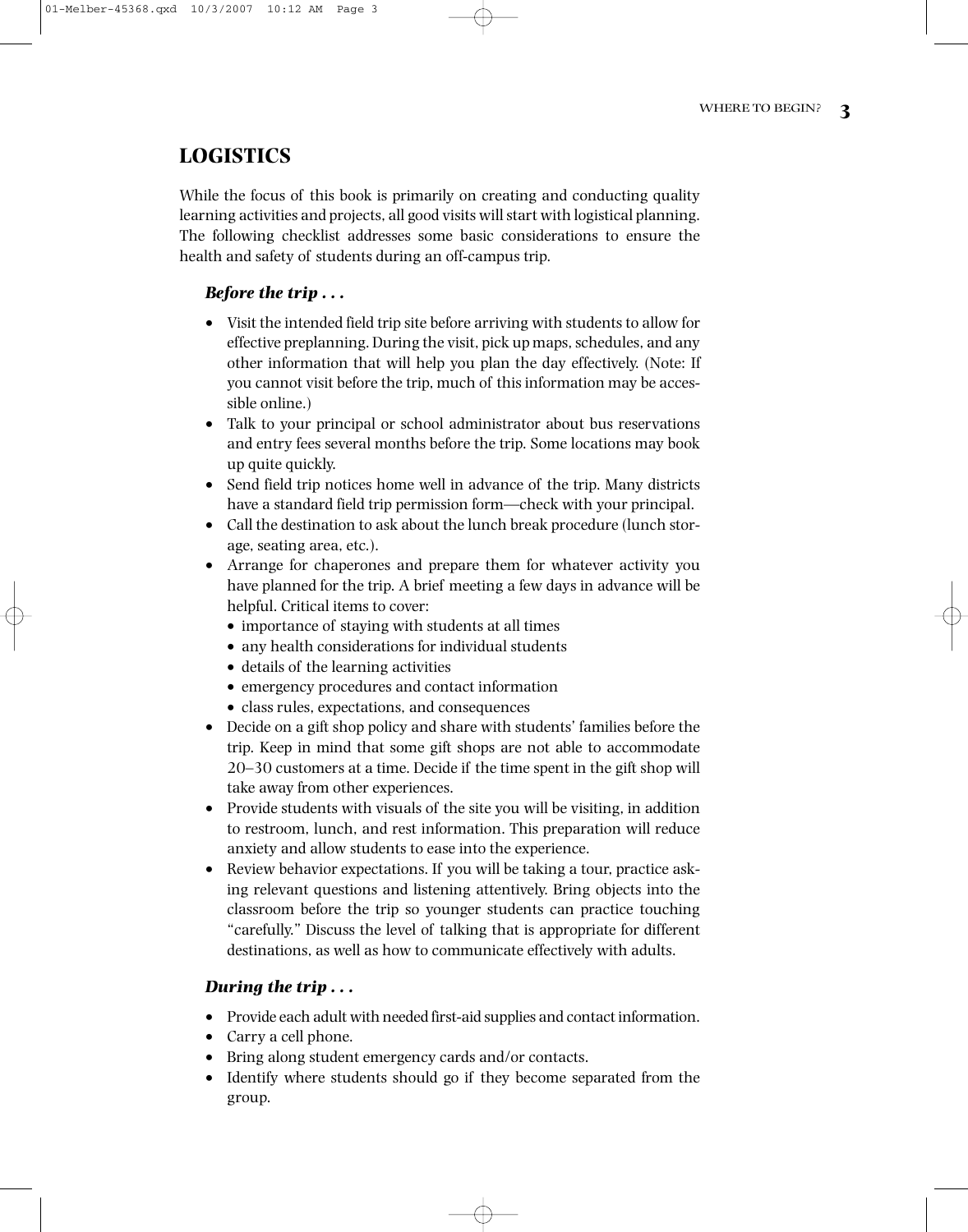- Allow sufficient time for eating and bathroom breaks.
- For very young students, attach school information to their clothing but do not include students' names. This could create a danger of someone luring the child away by "knowing" his or her name.

#### *After the trip . . .*

- Before departing, do several head counts. Leaving a student behind is not something you want to experience!
- Clean up any trash related to your lunch break.
- Check for all personal belongings.
- Check with chaperones for any student issues you should be familiar with before arrival at the school.

#### **PLANNING ON-SITE FIELD TRIP ACTIVITIES**

The activities in this book are based on a new understanding of how we can best structure field trips to meet both content goals and affective goals. Affective goals are focused on emotional needs, such as supporting a love of science, reading, or art, or helping to develop a respect for the out-of-doors. You might find the approaches in this book are very different from your own field trip experiences. Just as our understanding of classroom instruction has grown over the decades, so has our understanding of informal learning. For example, many educators find activity sheets a helpful way to focus student attention. In fact, many of the activities in this book utilize simple, open-ended activity sheets. However, research indicates these activity sheets should be short and open-ended, and should encourage students to look at the object or exhibit itself, not at the label (Griffin & Symington, 1997; Kisiel, 2003). It is also necessary to provide students with the opportunity to review all activity sheets they will be using before they actually reach the field trip site. In addition, it is important to balance selfdirected learning with basic structure. Too much structure can take away from enjoyment, but too little structure can endanger content goals (Stronck, 1983). Pace and Tesi (2004) studied adult memories of field trips and found that those who were actively engaged retained more information from their trip.

The activities in this book provide examples of how to balance these two approaches successfully. We all like to have some say in what we learn! Students are no different. Research has shown that when students are intrinsically motivated, or guided by their own desire to learn, we can see greater learning gains (Covington, 1998; Csikszentmihalyi & Hermanson, 1995). The activities in this book are designed to allow for student choice and help support the development of this intrinsic motivation. Last, the activities in this book will provide you with ideas to spark the creation of your own original activities for your next visit.

#### **DESIGNING SUPPORTIVE CLASSROOM ACTIVITIES**

Carefully planned previsit and postvisit classroom activities can significantly enhance the impact a field trip has on students. For supporting activities to be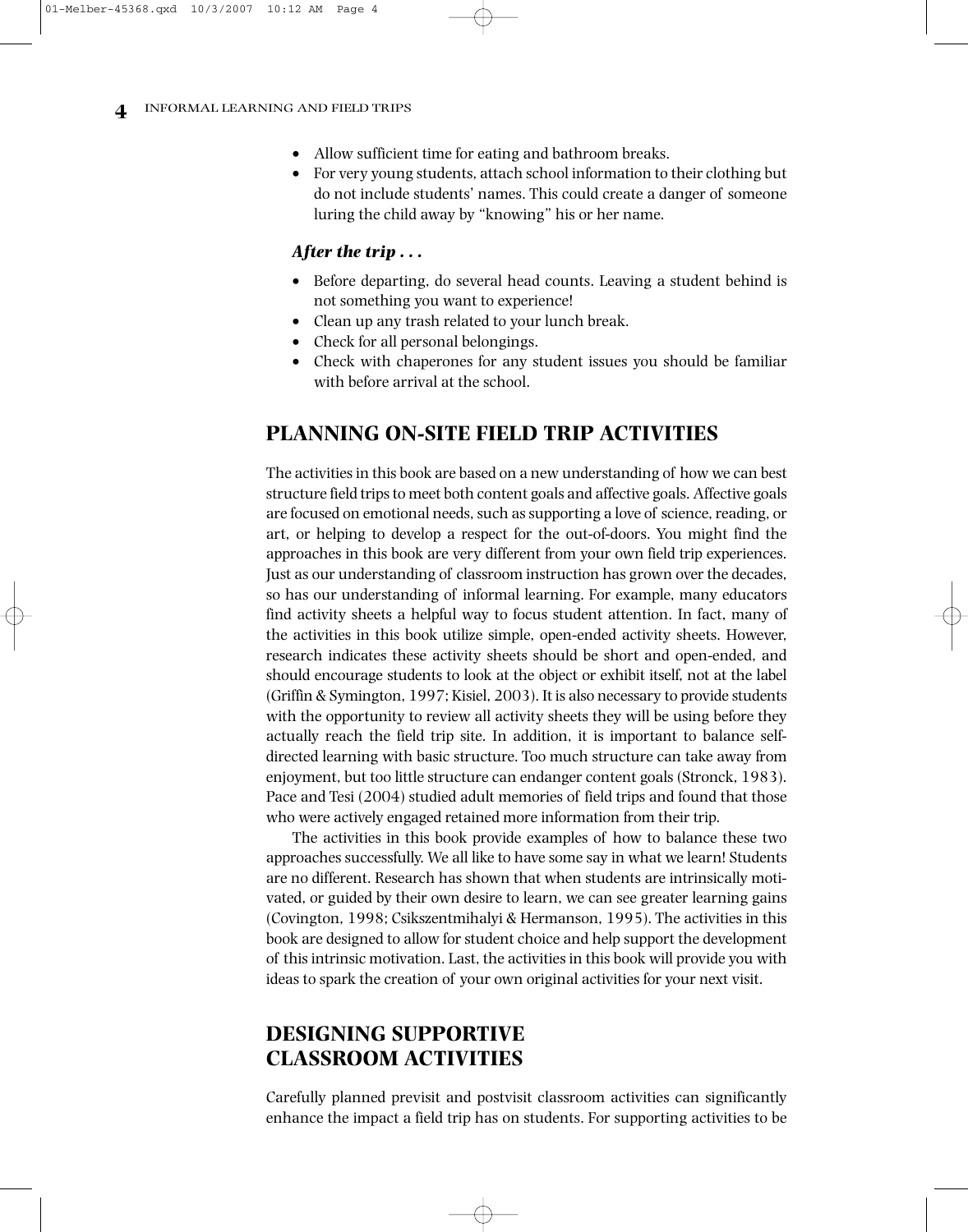truly successful, they must incorporate the same level of thought and care as the field trip activity itself.

#### **Previsit Activities**

These activities should not only prepare students for the content they will encounter but also for the logistics of the excursion itself. Early museum research indicates that student learning can be jeopardized by an environment that is exceptionally strange or novel (Falk, Martin, & Balling, 1978). This effect is much like what we understand about Maslow's (1962) hierarchy of needs. Maslow explains that students cannot achieve higher-level content gains if they are concerned about their basic needs and safety. Prepare students for aspects of the trip that may be especially overwhelming or distracting by sharing slides, images from the Internet, or simple photographs taken on an earlier visit. This preparation can increase student focus on the subsequent trip without taking away the enjoyment and excitement of such a special experience.

#### **Vignette: A Challenging Situation**

*"Okay everyone, let's gather together here and get ready to visit the sculpture garden," Ms. Jones directs her fourth graders. "Does everyone have their clipboard and writing and drawing tools?"*

*"Yes," they answer in chorus, straining to look past their teacher into the garden.*

*"Okay, let's go. Remember, once you are in the garden, select whichever sculpture you want to focus on. Begin with a journal free-write and then start a sketch of what you see."*

*The students push past Ms. Jones, eager to select a sculpture. A couple of students find one that catches their interest and immediately get to work, but the majority of the group stop dead in front of a replica of Michelangelo's "David." Half of the class is giggling nervously and pointing.The others are trying to appear uninterested but still jockey for position around the front of the statue. Ms. Jones tries to encourage students to begin their independent investigations but finds herself dealing with behavioral issues and inappropriate language instead.The carefully planned, self-directed exploration tumbles into chaos. Ms. Jones sighs and wonders what she could have done to ensure a more productive day.*

#### **Solution:**

*The presence of nudity in a gallery setting is to be expected. So is a varied set of responses from students, including giggling, pointing, and even anatomically based questions! One way Ms. Jones could have prepared for this "distraction" is to share images of some of the sculptures with the class prior to the visit, including the replica of "David." This would have provided a venue for some of the nervous giggling prior to the visit. In addition, it would have created a forum for discussion of nudity in works of art and her confidence that students can handle the nudity maturely, just like a real artist would. This most likely would not have eliminated all of the comments or glances, which are natural for young students, but would have reduced the novelty of the situation and assisted in getting students quickly back on track.*

We know that students assimilate new information more easily if they have had prior exposure to the new content. While it is impossible to predict all content areas you and your students will encounter, preparing students with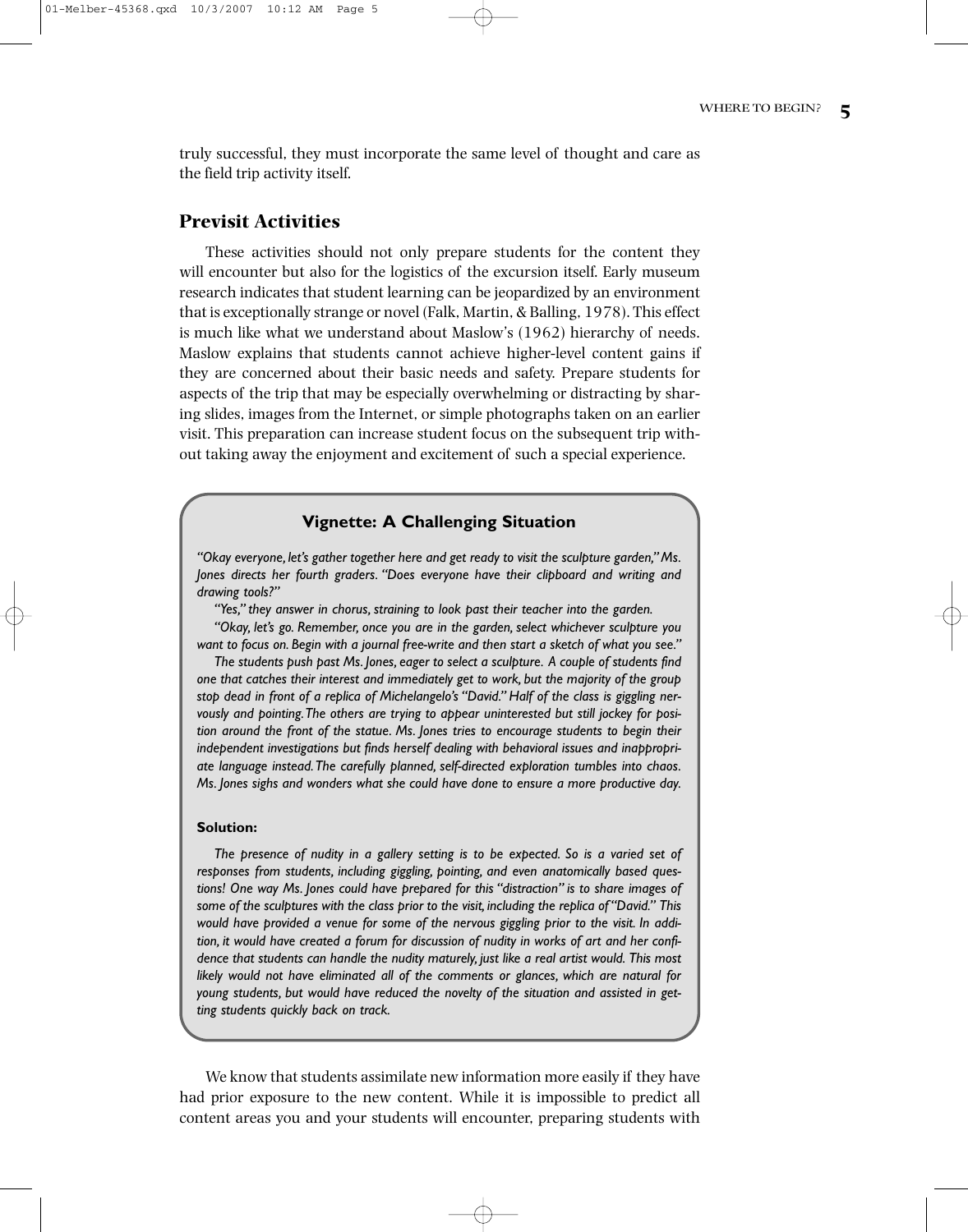a general overview of the content highlighted by your field trip destination is key. Previsit activities will be most beneficial if they incorporate a sense of anticipation and preparation, as opposed to being designed as an exhaustive experience with the content. It is important to strive toward adequately preparing students while avoiding satiation or topic burnout.

### **LARGE GROUP CONSIDERATIONS**

We all hope that on each field trip we will have enough chaperones to divide students into manageable groups of three to five. However, it is very common to end up a few chaperones short and with larger groups of students than originally planned for. The activities described in this book can be adjusted to be appropriate for large groups of students as well as smaller groups. One method is to take an activity originally written as an independent investigation and revise it to be a collaborative project instead. This will help large groups work together in a smaller space. Also, creating class leaders to help you supervise by simply counting students at regular intervals, or to serve as the communicator to indicate when the group is moving from one space to the next, can help with logistical control. Giving students specific activities to accomplish can be a big help with keeping them on task, even in a large, chaotic group. Adequate preplanning is going to significantly help you manage your large group and ensure a quality learning experience for your students.

#### **POSTVISIT ACTIVITIES**

Following up with students after a field trip is just as important as previsit preparation. Appropriate postvisit activities will help to reinforce content, address any misconceptions or confusion that may have arisen from the trip, and encourage students with additional opportunities for exploring topics of interest. Many of the activities in the book have postvisit activities presented as a second part to the on-site experience.

Postvisit activities need not be complex to be effective. The following is a list of quick and easy postvisit activities that fit any classroom curriculum.

- Bind any activity sheets that students have completed into a class book. Students can elect representatives to visit other classrooms and share their discoveries with younger students, or place the book in the school library.
- Ask students to draw a picture or write a story about something they experienced on the field trip.
- If the field trip is a yearly occurrence, have students write a letter to next years' students about what to expect on the trip.
- Place students in groups and have each group create an advertisement or brochure highlighting the most important aspects of the field trip destination.
- Support students in writing letters to the field trip site outlining the exhibitions or elements that were especially meaningful. Avoid general